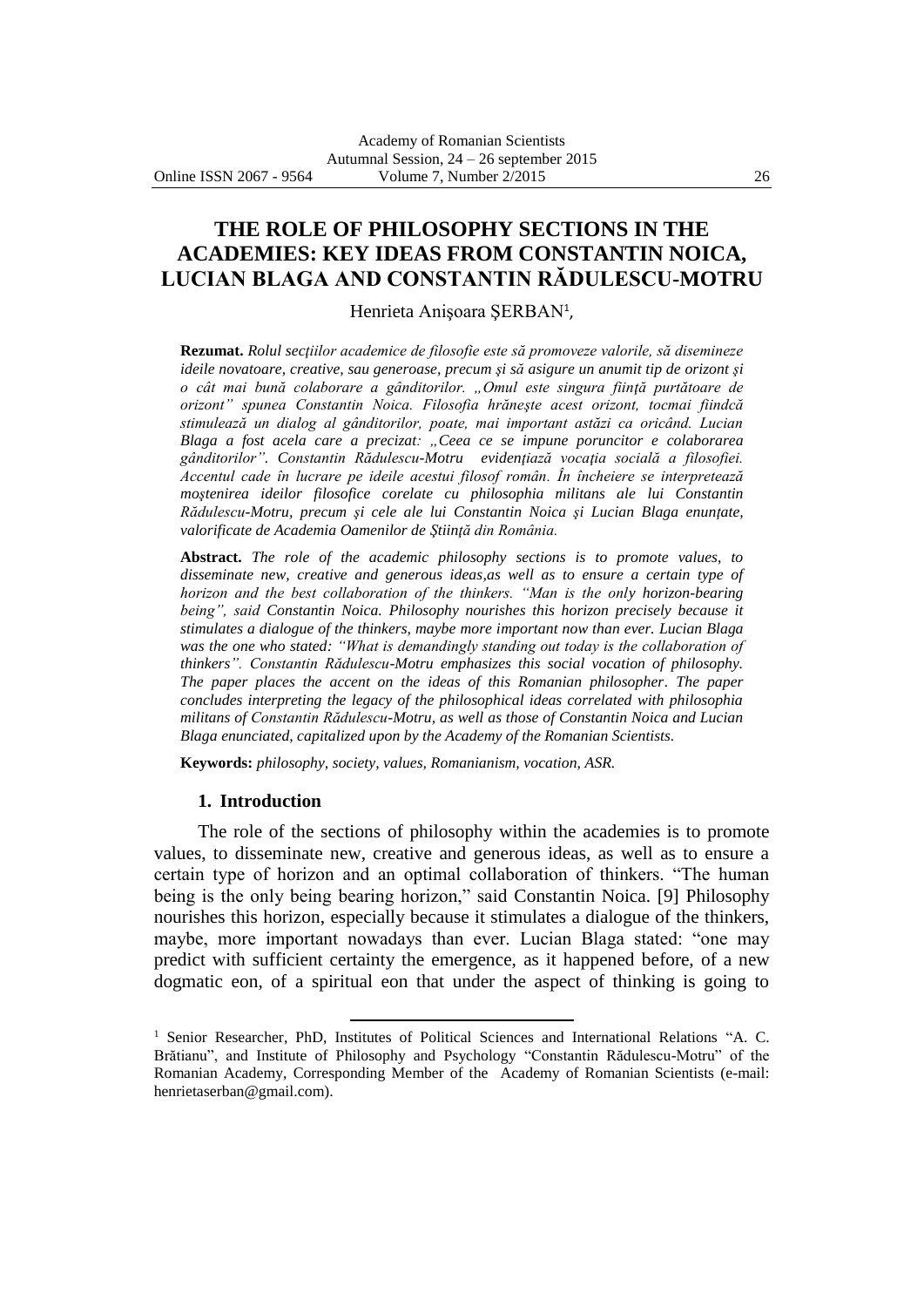receive the creation impulses from an initial rehabilitation of the ecstatic intellect, with all the risks that it involves. What is imposing itself as necessity is the collaboration of thinkers. (…) thus, the metaphysics of tomorrow will probably not be the metaphysics of one or another, an ephemeral expression of the personality of thinkers divided by embarrassing tendencies toward individualist atomization, but *a metaphysics built step by step, slowly, in a continuous process, with all sorts of events, defeats and victories, through an effort sustained by several generations under the zodiac of the ecstatic intellect…*(…) The future is the realm of dream and for now we can dream a lot and unpunished". [2]

In a similar note, February 18, 1944, Constantin Rădulescu-Motru presented at the Romanian Academy the speech entitled *The Educational Role of Philosophy*, where he affirmed the rationalism of philosophy and in this perspective his belief in the educational value of philosophy, at a time when the Romanian society needed clarifications and philosophical maturity: "Among the roles of philosophy, the most important is the educational role. Since origin, the philosophical thought was directed toward the perfection of the human being, in terms of behavior and mentality." [6]

Constantin Rădulescu-Motru himself was a philosopher and a Professor. He proved that only through knowledge our national consciousness can take shape, interpreting the type of integrative action of knowledge, embracing the hypothesis of the immutability of the national character. If at C. Rădulescu-Motru the distancing from the ideal peasant and traditional soul of the people is evaluated as a fall, another Romanian thinker, Golopenţia, this is rather a consequence of modernity and of the relations with the West. [4], [6]

As following we are going to present some of the most interesting ideas of Constantin Rădulescu-Motru, a substantial contribution to the dialogue of thinkers.

# **2. Vocation and knowledge**

Vocation and knowledge are concepts that reign the core of Constantin Rădulescu-Motru's vision, a rationalist and Kantian vision. [5], [6]

For this thinker, the man of vocation is salutary for a society. The role of this type of person is that of an instrument capable to rise the energy of a people from the level of the "cosmic roots" at the level of the spiritual culture. His vision is organic to a certain extent. The person of vocation is a natural product and not a social one. The person of vocation is a spontaneous occurrence. Nature itself generates and then uses the being of vocation to ensure the crystallization of a culture. The philosopher compares the person of vocation to the seed: the person of vocation germinates in order to give birth to newer forms of culture, thus ensuring its continuity.

These ideas are included by philosopher Constantin Rădulescu-Motru in his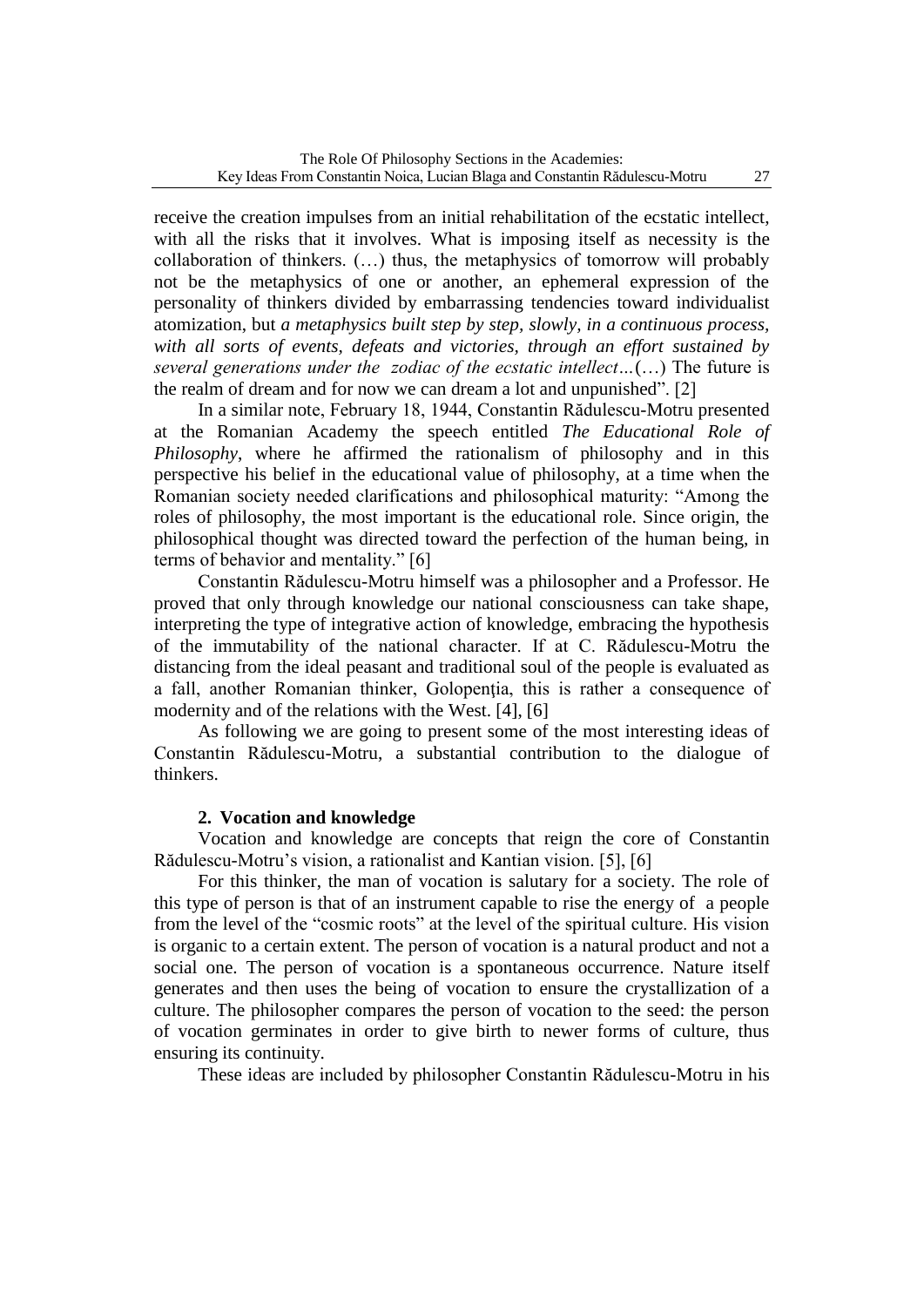work, entitled *Vocaţia. Factor hotărâtor în cultura popoarelor*/*Vocation*. *Determining Factor in the Culture of Peoples*, published for the first time in 1935. Kantian and rationalist, but interested in a more nuanced perspective on the relativity of science, Constantin Rădulescu-Motru attempted to reduce to the extreme the difference between metaphysics and science. For Rădulescu-Motru, both are based on facts and produce knowledge based on facts, only that philosophy goes further through its force of generalization. [5]

His interpretation of science and philosophy registers a correspondence to his interpretation of pedagogy. In his view the philosopher does not have a superior rank to that of the Professor of philosophy because *philosophy itself is a variety of pedagogy of wisdom.* Indeed, Rădulescu-Motru was a great Professor, and his portrait of philosopher cannot be separated from that of Professor. [5]

Angela Botez has shown in her interpretation of the pages dedicated to Rădulescu-Motru in Gh. Vlădutescu's *Neconventional despre filosofia românească* (*Unconventionally About the Romanian Philosophy:* "Personalism [with reference to his work entitled *Personalismul energetic/The Energetic Personalism* is, for instance, analyzed as a metaphysical system related to the philosophy of sciences, as a process of identification for the mechanisms of knowledge within conscience. The theory of the conscience as an essential aspect of Motru's philosophy of empiricist (Hume) and Kantian inspiration, with its accents on 'I', 'personality', 'moral', 'vocation', 'energetism', occupies in the work discussed here a well-deserved place, the author noticing the role played by these ideas in the possible operational chain of the concepts of contemporary Romanian philosophers. In a history of the scientific (psychological) and philosophical (metaphysical) theories on the conscience (consciousness), 'the energetic personalism' of C. Rădulescu-Motru may be useful in discussing enigmas relevant for the cybernetic and computer sciences included within the socalled cognitive sciences" [3], related also to neurosciences.

Since the dawn of his philosophical activity, Professor C. Rădulescu-Motru meditated upon the social role of philosophy and sustained this role through the various publications and institutions that he founded and/or sustained. In the construction of his philosophical architecture of interdisciplinary ideas the foundation is constituted by science. This is an enlightened basis that makes possible a *philosophia militans*, as the most powerful factor of progress. It is not incidental that "the history of philosophy is the history of perfecting human ideals capitalizing upon the advancements of science and in this perspective the study of philosophy is the first coagulation of the future social conscience". [8]

### **3. Romanianism - values and patriotism**

The explicitly creative and spiritual finality of the Romanian psychology appears in all the writings of C. Rădulescu-Motru. Anton Golopenţia [4] deplored the lack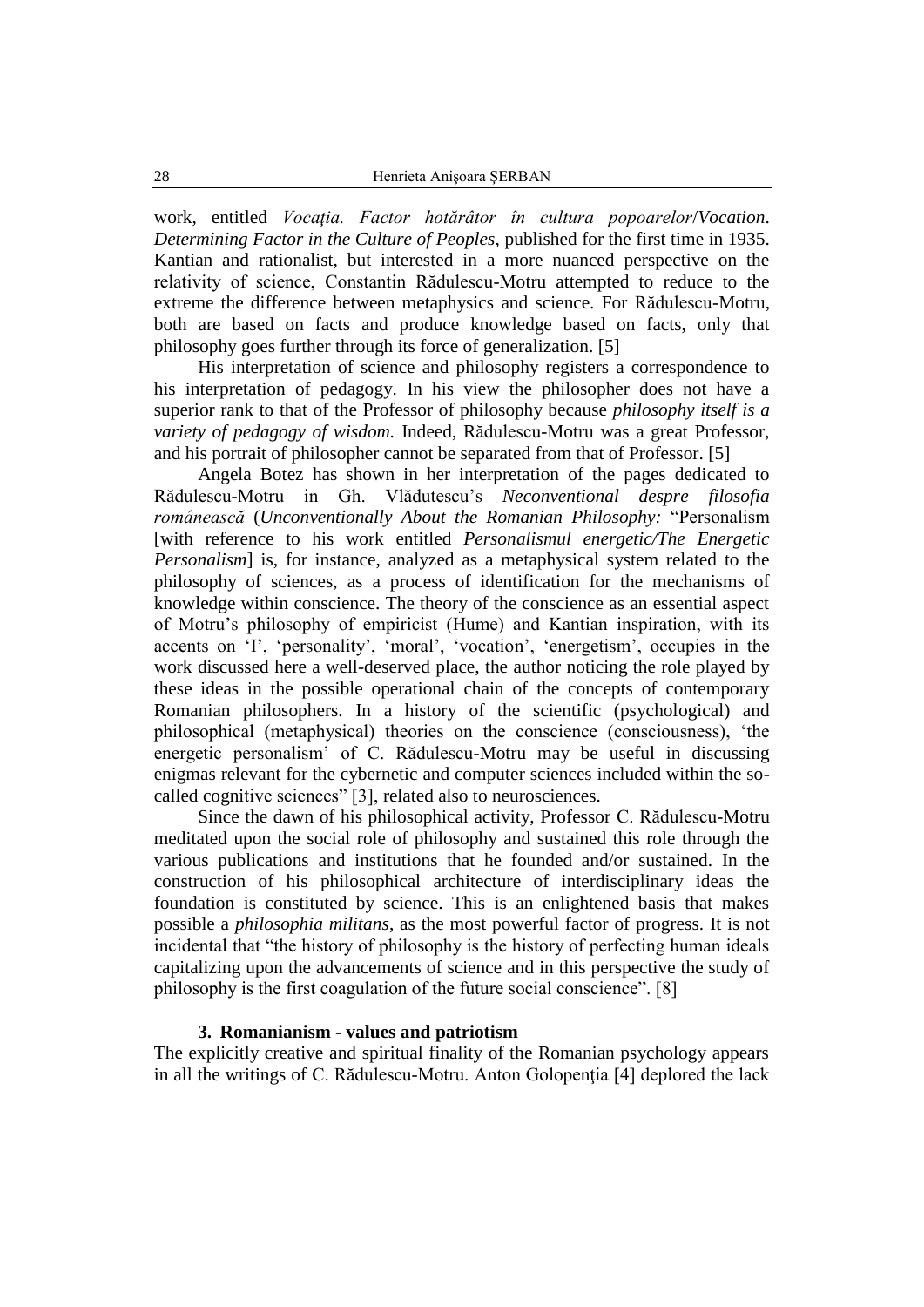of systematization characterizing the important direct observations made by Professor Motru during direct psychological research at the Romanian Social Institute or at the Institute of Psychology. These researches were for the most part never published and thus failed to compose an assembly image of what represents the "Romanian soul". The romantic image of the "Romanian soul" was pregnant in the patriotic creation as shown also by Crăciunescu in *Le peuple roumain d'apres ses chants nationaux* (*The Romanian People According to Its National Songs* ), Paris, 1874. [4]

For Golopenţia, Professor Motru is an initiator who undertook the task to use the results of general psychology for differentiated research, relevant for the particular characteristics of the Romanian human being. "The Romanianism gave imperious contour to the necessity for the Romanian people to attain full selfconsciousness, the first and foremost premise for the consolidation and maintaining of the political sovereignty of the people". [4] The above mentioned communication to Academy and then the article that he published in the journal "Europaische Revue", provided by the Romanian Society of Psychological Research for the Romanian readers, offers as well a starting point for the understanding of these aspects.

The traits identified for the generic Romanian by Professor Motru are by no means a source of joy: egocentric individualism, lack of perseverance to completing the work begun, undisciplined worker, and, at the economic level, a time spender. "The biggest problem with the knowledge of the Romanian soul, concludes Professor Motru in this part of his writings, does not reside in the enumeration of traits and defects. The sole enumeration does not provide the total and essential characterization that we are intending to accomplish. Such a characterization comes only after we realize which function is fulfilled by which trait or which flaw within the soul unity of the Romanian people". [4]

Golopentia was showing that for Motru only the spiritual finality of a people may carry out its soul unity and cultural ideal, such as: serving God, the importance and the performance of justice, utility or efficiency, to be worthy of your own forerunners, etc.

Relating the Romanian qualities to the Western perspective Motru offers also another more nuanced view concerning the defining Romanian traits. "The Romanian individual is by hereditary nature, persevering at work, as well as patient, conservatory, traditionalist, but this hereditary nature was perverted by a deviant institutional life, imitated after foreigners. The individual is thus now lacking perseverance because the state institutions gave him no other chance than to relay on improvisations".[4]

Motru showed: "Only the people who finds spiritual finality in favorable conditions for the work and the development of the soul of the majority of its members, and only that is certain of future. The nation with combined spiritual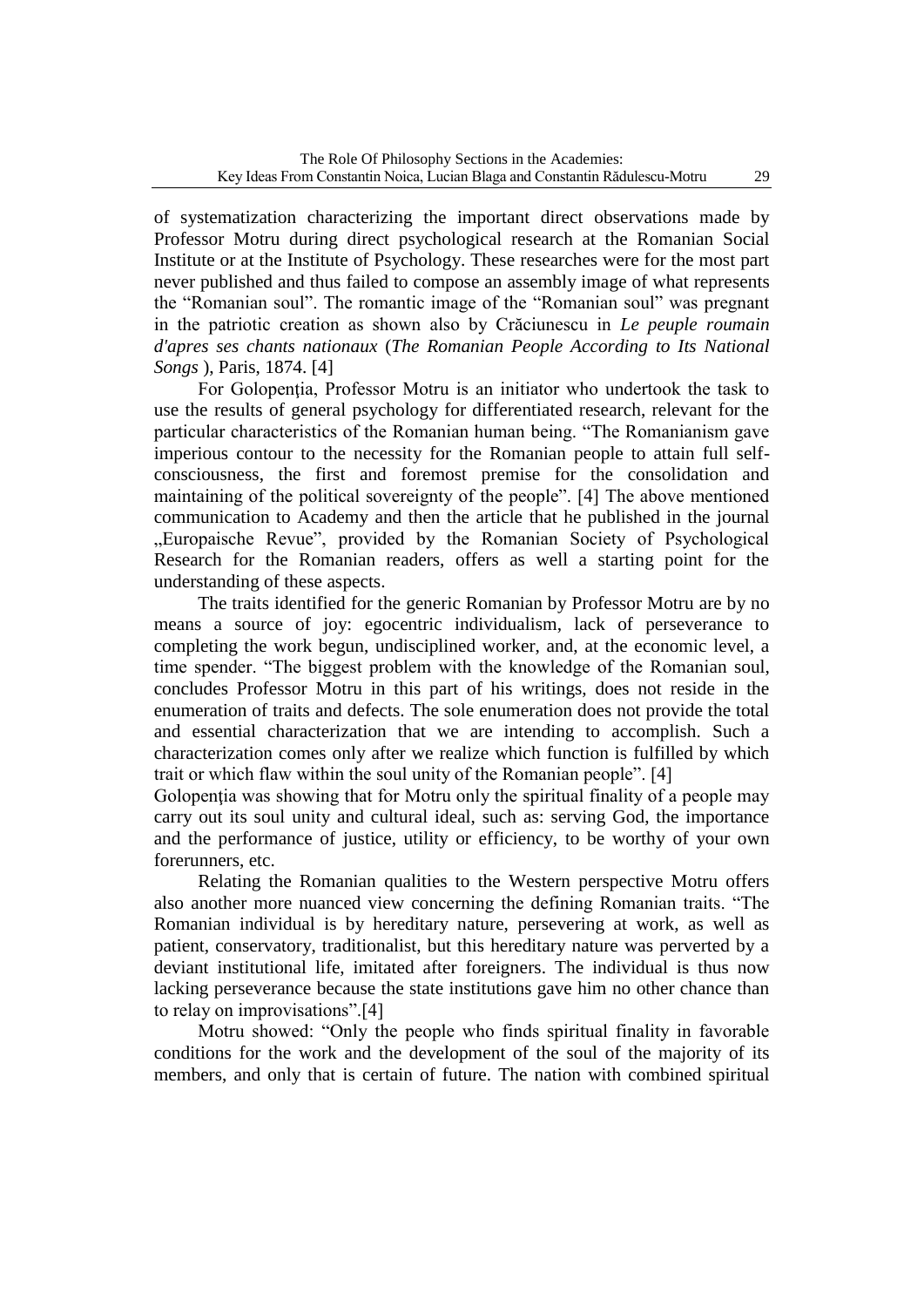finality, formed out of many spiritual types is, as a people, lost for the history of humanity". [6]

If we think at the US nation with good and sometimes performer results in numerous domains we may interpret that Motru's idea bare the imprint of the epoch and especially that of the German and European climate of ideas from the end of the  $19<sup>th</sup>$  century and the beginning of the  $20<sup>th</sup>$  century. More up to date is the idea that only through knowledge a national conscience can gain contour and through his philosophical vision of science Motru remains relevant. As a consequence, the scientific truth is for Motru the only basis for the philosophical speculation, the calling of philosophy being that through scientific education to replace the obsolete beliefs. [5]

Science re-positions individuality as a simple link in the chain of the phenomena of the universe. Man's soul re-establishes the importance of individuality and re-builds the faith in the unique value of the human existence and in the meanings of its manifestations.

The concepts of 'knowledge' and 'vocation' come to nuance the main concepts of 'energy' and 'personality'. Thus, we can interpret the ideas of Motru in the sense that vocation expresses the law of energy and a specific force, as well as the type of the energy characteristic for a personality. Vocation and personality are subjected to the causal laws. This energetic conception systematizes a realm of knowledge that is not applied to abstract entities. [10] As a consequence, this conception is inadequate to metaphysical speculations. Culture is in this respect a factor that propagates knowledge and a certain type of consciousness of the individual and collective value, leading to human solidarity and the realization of the free and autonomous personality of the human individual.

The role of science and philosophy and, implicitly, of vocation, become even more important in times of change. But change is to be led especially by philosophy. Motru showed: "By philosophy especially, because philosophy, aside the negative perspective that it opposes, along with science, to the old beliefs, it establishes new ones. In this respect, it has also a positive role. And it is rather frequent that the beliefs established by philosophy may become so preponderant that they undertake a religious character. However, very often, philosophy constituted the religion of a certain social class, the one discontented with the social order of the time; simply put, it was the religion of the class longing for progress. Politicians always said this: the study of philosophy is the beginning of the revolt of the spirits and of social disorder. To complete the idea they should have added: the study of philosophy is the first coagulation, – indeed, often nebulous, – of the social consciousness of the future". [5]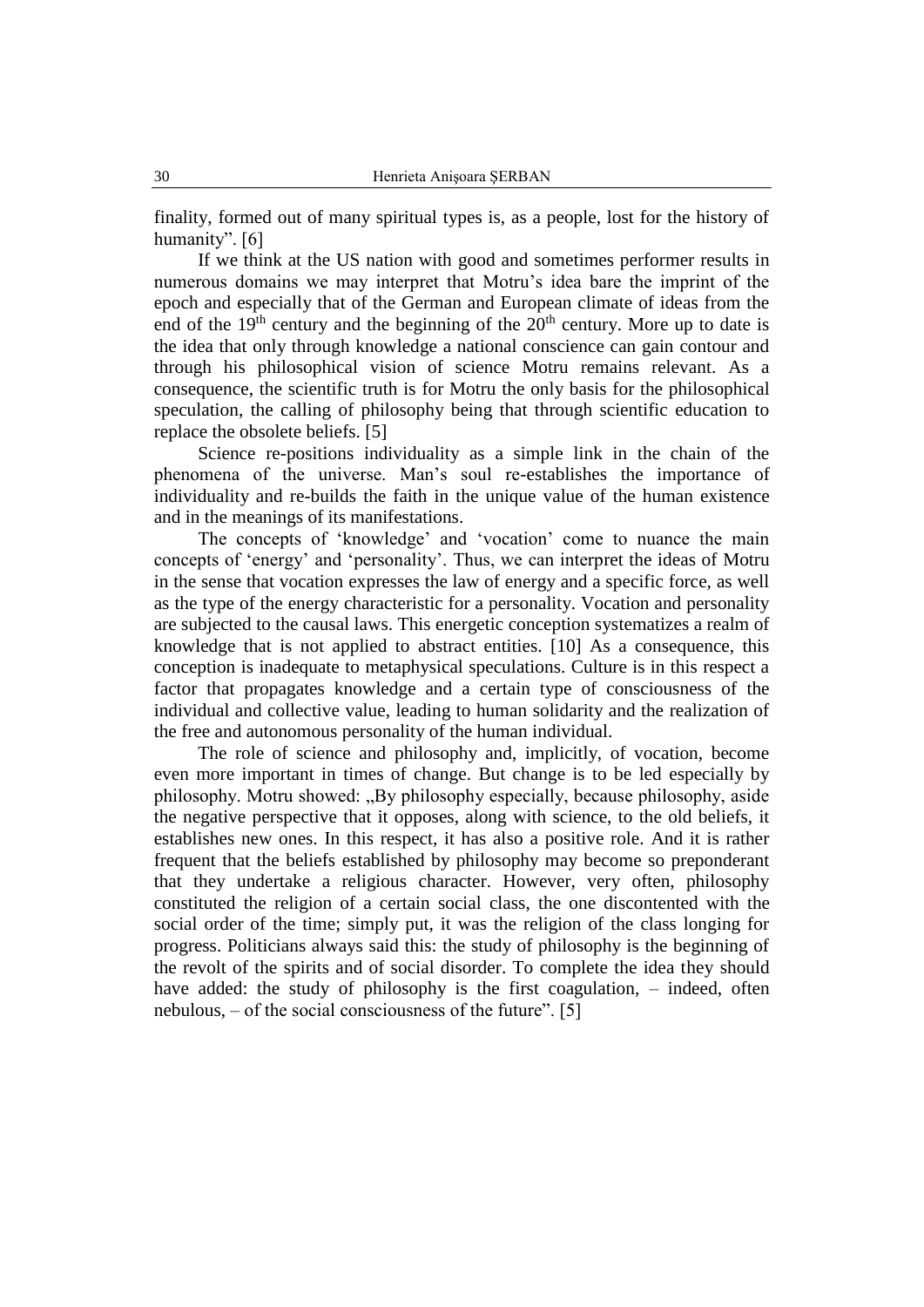# **4. The Academy of Romanian Scientists (ASR) – a promoter of value and academic prestige**

Motru dreamed that the pedagogical force of philosophy was to profoundly structure and reform Romanian institutions. His cultural and social activity contributed to accomplish this aim. The intellectual legacy of his ideas is embodied as well in the institution represented by the Academy of Romanian Scientists (ASR) and its activities. ASR is the continuer and the sole legal inheritor of the Romanian Academy of Sciences (1936-1948) as well as that of the Association of the Romanian Scientists established by the Ministries Council Decision no.1012/ May 30, 1956, which in 1996 changed its title to the current one, ASR, by Court Decision, at October 3, 1996. By Law no. 31 from January 15, 2007 and the Statute of ASR the reorganization and functioning of ASR were established.

ASR is nowadays a well-known forum of scientific consecration nationwide, an institution of public interest, with juridical personality. As such, it reunites representative national and international scientific, cultural and spiritual personalities, distinguished through their entire activity. ASR includes personalities who contributed to the development of science and intellectual creation promoting the prestige of the academic institutions.

The main attributions of the ASR are related to the capitalization of national and international individuals of value, this way proactively maximizing values. In this respect, it is useful to remind the first two articles from the Rules of Organization and Functioning of ASR in force by the Decision no. 82 from November 14, 2012: "Article 1: The Academy of Romanian Scientists (ASR) is national forum of scientific consecration that reunites representative personalities in science. It is an institution of public interest, with juridic personality of public law, autonomous, and it is the continuer and unique legatee of the Academy of Sciences from Romania, which functioned since 1936 and until 1948, and of the Association of the Romanian Scientists, which changed its title in The Academy of Romanian Scientists in 1996.(...) Article 2: (1) As an institution of national public interest, ASR has as main attributions the conceiving, promoting, development, support and protection of science under all forms, actions and methods - direct, indirect, adjacent, inclusively the substantiation and preparation of the documentation in order to recommend its titular members to become candidates for the title of member of the Romanian Academy. (2) In order to realize the obligations that result from its attributions, ASR develops programmes and research projects, approved by the General Assembly and developed through the specialized scientific Sections, the Subsidiaries, the Foundations, the Library, the Publishing House, the Centre for Advanced Research, its own institutes of research, other institutes etc." [11]